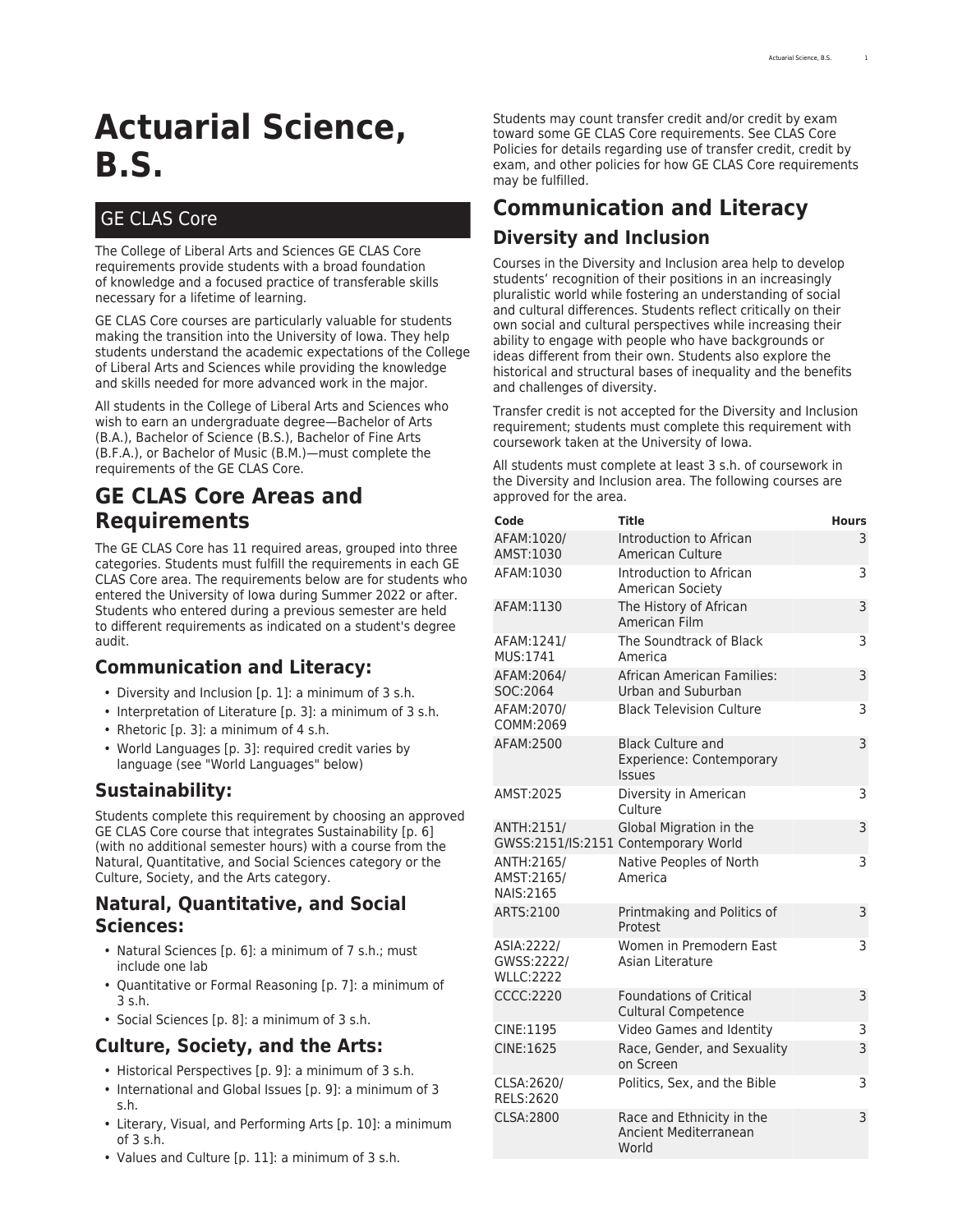| COMM:1168                                          | Music and Social Change                                                                                                                    | 3       | PHIL:2425                                                                 | Sex, Marriage, Friendship,                                                          | 3       |
|----------------------------------------------------|--------------------------------------------------------------------------------------------------------------------------------------------|---------|---------------------------------------------------------------------------|-------------------------------------------------------------------------------------|---------|
| COMM:1898/<br>LATS:1898                            | Introduction to Latina/o/x<br>Communication and Culture                                                                                    | 3       |                                                                           | and the Law (GE status<br>effective fall 2022; students                             |         |
| CSD:1200                                           | Intellectual and<br>Developmental Disabilities                                                                                             | 3       |                                                                           | with a first degree-seeking<br>session of summer 2017<br>and beyond may use this    |         |
| DANC:2065                                          | Performing Power/<br>Performing Protest: The<br>Body, Identity, and the                                                                    | 3       |                                                                           | course for the Diversity and<br>Inclusion GE requirement)                           |         |
| DANC:2085                                          | Image                                                                                                                                      |         | POLI:1601                                                                 | Introduction to Social Media<br>and Politics                                        | 3       |
|                                                    | Introduction to African<br>Caribbean Dance Practices                                                                                       | 3       | POLI:1800                                                                 | Introduction to the Politics of<br>Class and Inequality                             | 3       |
| DST:1101                                           | Introduction to Disability<br><b>Studies</b>                                                                                               | 3       | POLI:1900                                                                 | Introduction to the Politics of<br>Race                                             | 3       |
| EDTL:2670                                          | Peacebuilding, Singing, and<br>Writing in a Prison Choir                                                                                   | 3       | POLI:1950                                                                 | Introduction to the Politics of<br>Religion                                         | 3       |
| EDTL:4900                                          | <b>Foundations of Special</b><br>Education                                                                                                 | 3       | PSY:1501                                                                  | Everyone's a Little Bit<br>Biased: The Science Behind                               | 3       |
| EPLS:1240                                          | Finding Your Path in Higher<br>Education                                                                                                   | 3       | RELS:1015                                                                 | Prejudice<br>Global Religious Conflict and                                          | 3       |
| GRMN:2600                                          | Witch Hunts in Fact and<br>Fiction: A Global History of                                                                                    | $3 - 4$ | RELS:2000                                                                 | Diversity<br><b>Engaging Religious</b>                                              | 3       |
| GRMN:2620/<br><b>WLLC:2620</b>                     | Exclusion<br>Anne Frank and Her Story                                                                                                      | $3 - 4$ |                                                                           | Diversity for Leadership and<br>Entrepreneurship (GE status<br>effective fall 2022) |         |
| GRMN:2675                                          | The Politics of Memory:<br>Holocaust, Genocide, and<br>9/11                                                                                | $3-4$   | RELS:2330                                                                 | Wealth, Inequality, and<br>Islam                                                    | 3       |
| GWSS:1001                                          | Introduction to Gender,<br>Women's, and Sexuality                                                                                          | 3       | RHET:2135/<br>SJUS:2135                                                   | Rhetorics of Diversity and<br>Inclusion                                             | 3       |
| GWSS:1002                                          | <b>Studies</b><br>Diversity and Power in the                                                                                               | 3       | RUSS:2232                                                                 | Romani (Gypsy) Cultures of<br>Eastern Europe                                        | 3       |
|                                                    | U.S.                                                                                                                                       |         | SJUS:1001/<br>GWSS:1003                                                   | Introduction to Social Justice                                                      | 3       |
| HHP:1045                                           | Diversity and Inclusion in<br><b>Healthy Living</b>                                                                                        | 3       | SOC:1030                                                                  | <b>Contemporary Social</b><br>Problems                                              | $3 - 4$ |
| HHP:2280                                           | Cultural Competency in<br><b>Health Promotion</b>                                                                                          | 3       | SOC:2830                                                                  | Race and Ethnicity                                                                  | 3       |
| HIST:1040                                          | Diversity in History                                                                                                                       | 3       | SPAN:2050                                                                 | Spanish in the United States                                                        | 3       |
| HIST:2267/<br>AFAM:2267                            | African American History to<br>1877: From Slave Cabin to<br>Senate Floor                                                                   | 3       | SPST:1074/<br>AMST:1074/<br>GWSS:1074                                     | Inequality in American Sport                                                        | 3       |
| HIST:2268/                                         | African American History                                                                                                                   | 3       | THTR:2320                                                                 | Playwriting in a Global World                                                       | 3       |
| AFAM:2268<br>IS:2020                               | Since the Civil War<br>World Events Today!                                                                                                 | 3       | THTR:2405                                                                 | Staging Americans: U.S.<br><b>Cultures Through Theatre</b><br>and Performance       | 3       |
| <b>ITAL:2660</b>                                   | The Italian American<br>Experience                                                                                                         | 3       | THTR:2601                                                                 | Theatre for Community<br>Engagement                                                 | 3       |
| JMC:2500                                           | <b>Community Media</b>                                                                                                                     | 3       | THTR:2605/                                                                | Monsters, Victims,                                                                  | 3       |
| JMC:2600                                           | Freedom of Expression                                                                                                                      | 3       | EDTL:2963                                                                 | and Villains: Changing                                                              |         |
| LATS:2280/<br>HIST:2280/<br>SPAN:2280              | Introduction to Latina/o/x<br><b>Studies</b>                                                                                               | 3       | <b>TRNS:2000</b>                                                          | Perceptions<br><b>Translation and Global</b>                                        | 3       |
| LING:1070                                          | Language Attitudes: Is How<br>You Sound How You Are<br>Seen?                                                                               | 3       | WLLC:1200/<br>DST:1200/<br>GHS:1200/                                      | Society<br>Disabilities and Inclusion in<br>Writing and Film Around the<br>World    | 3       |
| MATH:1210                                          | Diverse Perspectives in the<br><b>Mathematical Sciences</b>                                                                                | 3       | GRMN:1200<br>WLLC:2001/                                                   | <b>Global Science Fiction</b>                                                       | 3       |
| NAIS:1290/<br>AMST:1290/<br>GHS:1290/<br>HIST:1290 | Native American Foods<br>and Foodways (GE status<br>effective fall 2022; students<br>with a first degree-seeking<br>session of summer 2017 | 3       | ASIA:2001/<br>FREN: 2010/<br>RUSS:2001/<br>SPAN:2001/<br><b>TRNS:2001</b> |                                                                                     |         |
|                                                    | and beyond may use this<br>course for the Diversity and<br>Inclusion GE requirement)                                                       |         | WRIT:2100                                                                 | Writing and Community<br>Outreach                                                   | 3       |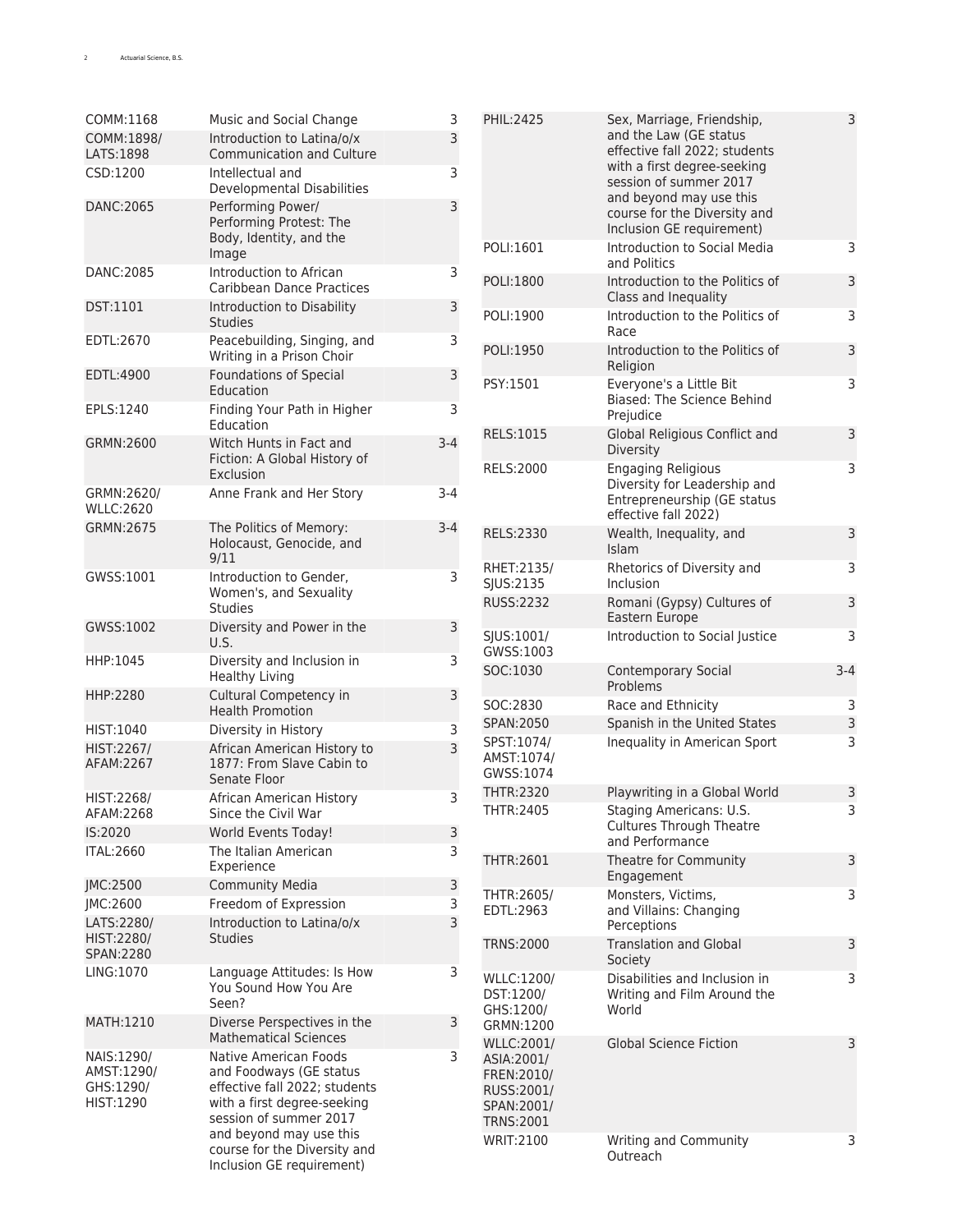## <span id="page-2-0"></span>**Interpretation of Literature**

Courses in the Interpretation of Literature area focus on the major genres of literature (short and long fiction, nonfiction, poetry, and drama), improving students' abilities to read and analyze a variety of texts. Small group discussions in these courses challenge students to think critically, to share insights, and to listen thoughtfully to the arguments of others.

All students must complete at least 3 s.h. of coursework in the Interpretation of Literature area. The following courses are approved for the area.

| Code                           | <b>Title</b>                                                               | <b>Hours</b> |
|--------------------------------|----------------------------------------------------------------------------|--------------|
| <b>CLSA:1200</b>               | Interpretation of Ancient<br>Literature                                    | 3            |
| ENGL:1200                      | The Interpretation of<br>Literature                                        | 3            |
| FREN:1005                      | Texts and Contexts: French-<br>Speaking World                              | 3            |
| FREN:1007                      | Nature/Ecology French<br>Philosophy and Fiction                            | З            |
| <b>WLLC:1510/</b><br>ASIA:1510 | Ghost Stories and Tales of<br>the Weird in Premodern<br>Chinese Literature | 3            |

## <span id="page-2-1"></span>**Rhetoric**

Rhetoric courses develop speaking, writing, listening, and critical reading skills and build competence in research, analysis, and argumentation.

All entering first-year students are required to complete RHET:1030 Rhetoric (4-5 s.h.). Because rhetorical skills lay the foundation for further study at the University, most students register for RHET:1030 during their first year at Iowa.

Students who must enroll in English as a Second Language (ESL) courses as determined by their English proficiency evaluation must complete all ESL courses before they may register for RHET:1030 Rhetoric.

Students who have transfer credit in composition, speech, and argumentation but have not been granted an A.A. degree must complete the equivalent of RHET:1030 Rhetoric and often must take RHET:1040 Writing and Reading or RHET:1060 Speaking and Reading in addition to their transfer courses in composition and/or speech.

Each entering student's degree audit shows the course(s) that must be completed in order to fulfill the Rhetoric requirement.

The following courses are approved for the Rhetoric area.

| Code      | Title                | <b>Hours</b> |
|-----------|----------------------|--------------|
| RHET:1030 | Rhetoric             | $4 - 5$      |
| RHET:1040 | Writing and Reading  |              |
| RHET:1060 | Speaking and Reading |              |

#### **Transfer of Credit for Rhetoric**

Transfer students who have been granted an Associate of Arts (A.A.) degree from an Iowa community college, Waldorf College in Iowa, or Black Hawk College in Illinois have satisfied the Rhetoric requirement.

Transfer credit for students without an A.A. degree is evaluated as follows:

• transfer students who have completed composition I, composition II, and speech at another institution have satisfied the GE CLAS Core Rhetoric requirement of RHET:1030 Rhetoric;

- transfer students who have completed only composition I must complete RHET:1030 Rhetoric at the University of Iowa;
- transfer students who have completed composition I and speech must complete RHET:1040 Writing and Reading at the University of Iowa;
- transfer students who have completed only speech must complete RHET:1040 Writing and Reading at the University of Iowa;
- transfer students who have completed composition I and II or only composition II must complete RHET:1060 Speaking and Reading at the University of Iowa;
- for transfer students who have completed any other course at another institution that may be equivalent to RHET:1030 Rhetoric, the University of Iowa Office of Admissions examines the content of the course and decides on equivalency based on the content of that course, conferring with the Department of Rhetoric on the correct equivalency, if necessary.

## <span id="page-2-2"></span>**World Languages**

GE CLAS Core courses in World Languages provide the practice of important communication skills in a second language as well as the knowledge of the cultures in which the language is spoken. This in-depth study allows students to better understand how languages as a whole function, encouraging students to learn more about their own first language, including how it creates both inclusion and diversity. To fulfill the GE CLAS Core requirement in World Languages, students may choose one of the following options:

- complete four years of a single world language in high school; or
- achieve the fourth level of proficiency in a world language by completing the appropriate sequence of courses offered at the University of Iowa; or
- achieve the fourth level of proficiency by completing appropriate courses at another college or university or through approved study abroad courses; or
- achieve an equivalent score on a related Advanced Placement, International Baccalaureate, or other approved college-level examination accepted by the University of Iowa and the College of Liberal Arts and Sciences (see [Credit By Exam Options](https://admissions.uiowa.edu/academics/credit-exam-options/) on the Office of Admissions website); or
- earn an equivalent score on both a UI written placement test and on a UI oral proficiency exam in a language taught at the University of Iowa (see [World Languages](https://newstudents.uiowa.edu/preparing-take-ui-placement-tests/#World%20Lan) [Placement Test \(WLPT\)](https://newstudents.uiowa.edu/preparing-take-ui-placement-tests/#World%20Lan) on the New Student Services website); or
- earn an equivalent score on a proficiency exam in a language that is not taught at the University of Iowa (see [Proficiency Examinations for Languages Not Taught at UI](https://clas.uiowa.edu/students/proficiency-examinations-languages-not-taught-ui/#overlay-context=proficiency-examinations-languages-not-taught-ui) on the College of Liberal Arts and Sciences website).

A fourth level of proficiency is equivalent to the successful completion of an intermediate II language course (or of a second-year second semester course, for example) as taught at the University of Iowa. Depending on a student's placement test results and the language taken, a student may need to take four semesters of a language, starting with a beginning course and ending with a second semester intermediate course. Other students may be able to start elsewhere in the language sequence and complete the GE World Language requirement by taking two or three courses. See "World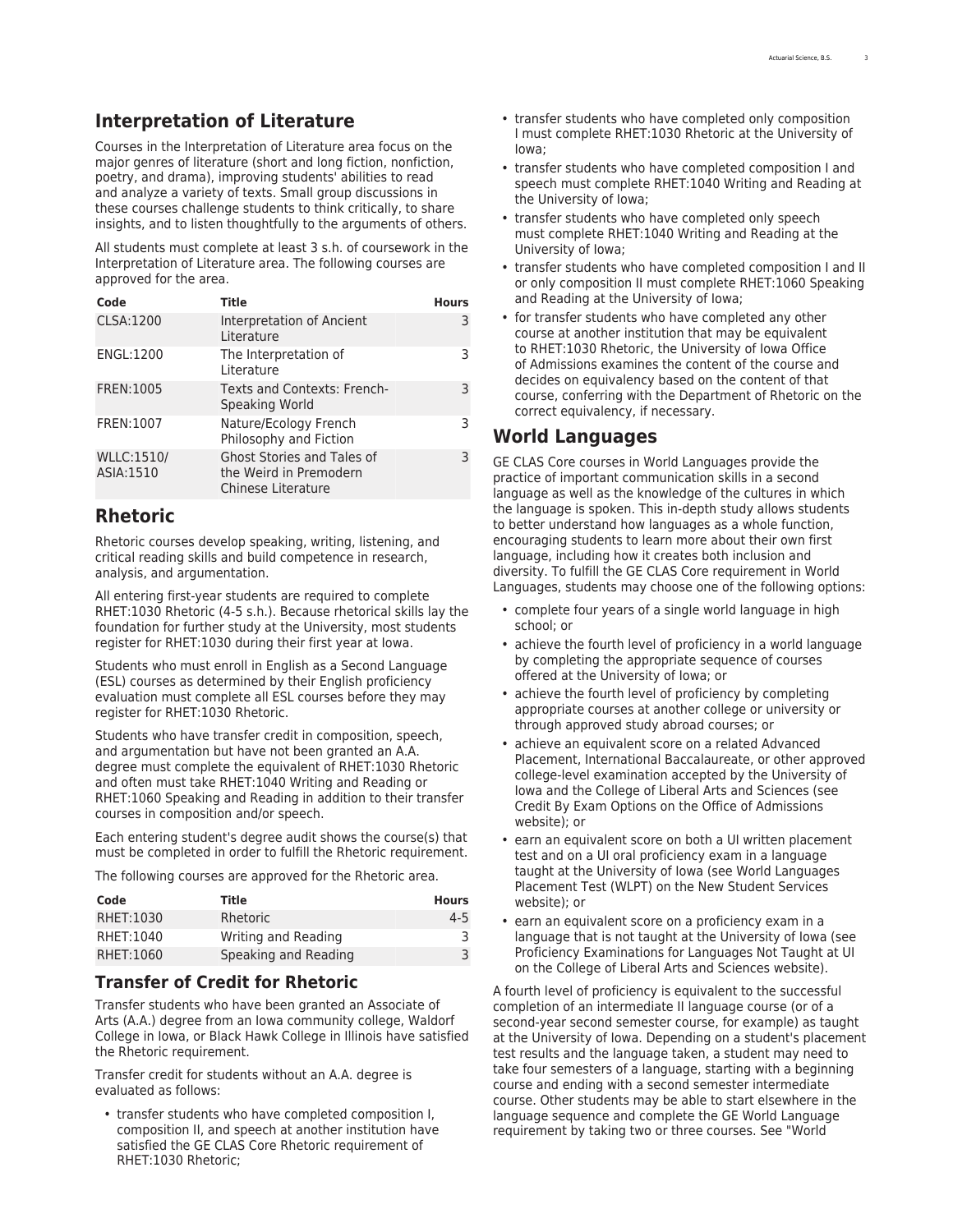Languages Placement Tests" under [Placement Tests](https://clas.uiowa.edu/students/students-general-education-clas-core/general-education-clas-core-policies/#Placement%20Tests) on the College of Liberal Arts and Sciences website.

Semester hours earned for these courses vary by language. Students should be sure to take the placement test for the language of interest and should be aware of the course sequence required to fulfill the GE requirement in World Languages for that particular language.

Once the World Languages requirement is completed, a student may earn up to an additional 8 s.h. of college credit while studying a world language. See [Furthering Language](https://clas.uiowa.edu/students/furthering-language-incentive-program-flip/) [Incentive Program \(FLIP\)](https://clas.uiowa.edu/students/furthering-language-incentive-program-flip/) on the College of Liberal Arts and Sciences website.

Students may use the following language course sequences to fulfill the World Languages requirement. To avoid duplication or regression, consult the appropriate language department before registering for courses.

#### **American Sign Language**

Courses in American Sign Language (ASL) are offered by the [American Sign Language](http://catalog.registrar.uiowa.edu/liberal-arts-sciences/american-sign-language/) Program. The following sequence fulfills the GE CLAS Core World Languages requirement.

| Code      | Title                      | <b>Hours</b> |
|-----------|----------------------------|--------------|
| ASL:1001  | American Sign Language I   |              |
| ASL:1002  | American Sign Language II  |              |
| ASL:2001  | American Sign Language III |              |
| ASI: 2002 | American Sign Language IV  |              |

Students with previous knowledge of American Sign Language should consult the ASL program for placement.

#### **Arabic**

Courses in Arabic are offered by the Department of [French](http://catalog.registrar.uiowa.edu/liberal-arts-sciences/french-italian/) [and Italian.](http://catalog.registrar.uiowa.edu/liberal-arts-sciences/french-italian/) The following sequence fulfills the GE CLAS Core World Languages requirement.

| Code      | <b>Title</b>                                          | <b>Hours</b> |
|-----------|-------------------------------------------------------|--------------|
| ARAB:1001 | <b>Elementary Modern</b><br><b>Standard Arabic I</b>  |              |
| ARAB:1002 | <b>Elementary Modern</b><br><b>Standard Arabic II</b> |              |
| ARAB:2001 | Intermediate Modern<br><b>Standard Arabic I</b>       | 5.           |
| ARAB:2002 | Intermediate Modern<br><b>Standard Arabic II</b>      |              |

Students with previous knowledge of Arabic should consult the department for appropriate placement.

#### **Chinese**

Courses in Chinese are offered by the Department of [Asian](http://catalog.registrar.uiowa.edu/liberal-arts-sciences/asian-slavic-languages-literatures/) [and Slavic Languages and Literatures](http://catalog.registrar.uiowa.edu/liberal-arts-sciences/asian-slavic-languages-literatures/). For students without previous knowledge of Chinese, the department recommends the following sequence to fulfill the GE CLAS Core World Languages requirement.

| Code      | Title                                   | <b>Hours</b> |
|-----------|-----------------------------------------|--------------|
| CHIN:1111 | First-Year Chinese: First<br>Semester   | 5            |
| CHIN:1112 | First-Year Chinese: Second<br>Semester  | 5            |
| CHIN:2101 | Second-Year Chinese: First<br>Semester  | 5            |
| CHIN:2102 | Second-Year Chinese:<br>Second Semester | 5            |

Students may use varied combinations of Chinese language courses approved to fulfill the GE CLAS Core World Languages requirement. Heritage learners and students who have studied Chinese abroad may be able to fulfill the requirement by substituting CHIN:2103 Accelerated Second-Year Chinese: First Semester and CHIN:2104 Accelerated Second-Year Chinese: Second Semester for CHIN:2101 and CHIN:2102. Consult the department for more information.

#### **French**

Courses in French are offered by the Department of [French](http://catalog.registrar.uiowa.edu/liberal-arts-sciences/french-italian/) [and Italian](http://catalog.registrar.uiowa.edu/liberal-arts-sciences/french-italian/). For students without previous knowledge of French, the department recommends the following sequence to fulfill the GE CLAS Core World Languages requirement.

| Code       | Title                  | <b>Hours</b> |
|------------|------------------------|--------------|
| FREN:1001  | Elementary French I    | 5.           |
| FREN: 1002 | Elementary French II   | 5.           |
| FREN: 2001 | Intermediate French I  | 5            |
| FREN: 2002 | Intermediate French II | 5.           |

Students may use varied combinations of French language courses approved to fulfill the GE CLAS Core World Languages requirement. Those with previous knowledge of French may be able to fulfill the requirement by substituting FREN:1010 First-Year French Review for FREN:1001 and FREN:1002 in the sequence above. Some students may be evaluated as ready for FREN:2001 or FREN:2002. Consult the department for appropriate placement.

#### **German**

Courses in German are offered by the Department of [German.](http://catalog.registrar.uiowa.edu/liberal-arts-sciences/german/) For students without previous knowledge of German, the department recommends the following sequence to fulfill the GE CLAS Core World Languages requirement.

| Code      | Title                  | <b>Hours</b> |
|-----------|------------------------|--------------|
| GRMN:1001 | Elementary German I    | 4            |
| GRMN:1002 | Elementary German II   | 4            |
| GRMN:2001 | Intermediate German I  | 4            |
| GRMN:2002 | Intermediate German II | 4            |

Students may use varied combinations of German language courses approved to fulfill the GE CLAS Core World Languages requirement. Those with previous knowledge of German may be able to fulfill the requirement by substituting GRMN:1010 First-Year German Review for GRMN:1001 and GRMN:1002 in the sequence above. Some students may be evaluated as ready for GRMN:2001 or GRMN:2002. Consult the department for appropriate placement.

The department also offers [GRMN:2020](http://search.uiowa.edu/search/?site=default_collection&proxystylesheet=default_frontend&sitesearch=www.registrar.uiowa.edu%2Fregistrar%2Fcatalog&q=GRMN%3A2020) Intensive Intermediate German, which may be appropriate for students with strong language learning abilities or experience. The intensive course may be combined with other courses to create other sequences that may be used to fulfill the GE CLAS Core World Languages requirement. Consult the department to identify an appropriate course sequence.

#### **Greek**

Courses in Greek are offered by the Department of [Classics.](http://catalog.registrar.uiowa.edu/liberal-arts-sciences/classics/) Students without previous knowledge of Greek should fulfill the GE CLAS Core World Languages requirement with the following sequence.

| Code      | Title                                  | <b>Hours</b> |
|-----------|----------------------------------------|--------------|
| CLSG:1001 | Classical and New<br>Testament Greek I |              |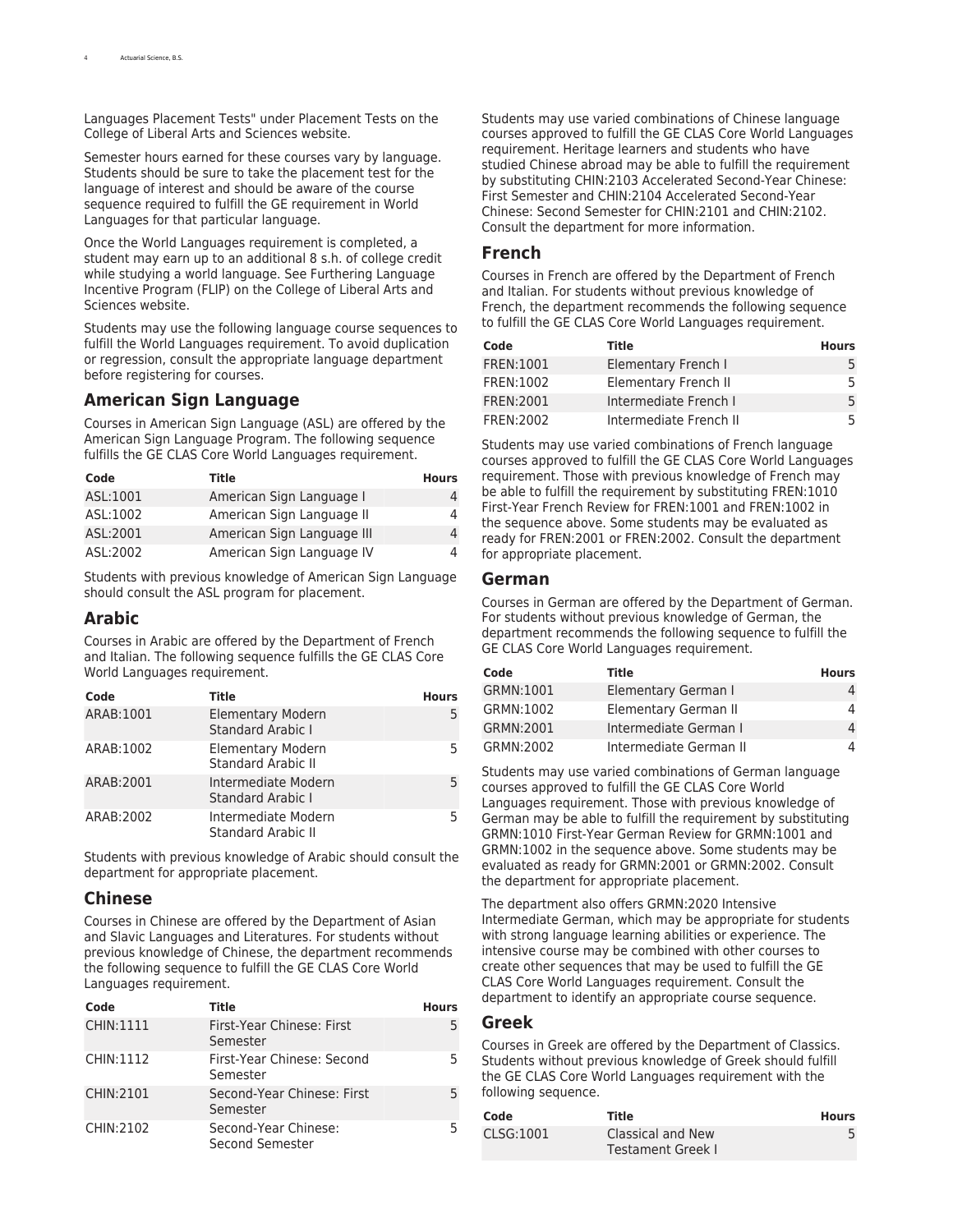| CLSG:1002 | Classical and New<br>Testament Greek II |  |
|-----------|-----------------------------------------|--|
| CLSG:2001 | Second-Year Greek I                     |  |
| CLSG:2002 | Second-Year Greek II                    |  |

Students with previous knowledge of Greek should consult the department for appropriate placement.

#### **Italian**

Courses in Italian are offered by the Department of [French](http://catalog.registrar.uiowa.edu/liberal-arts-sciences/french-italian/) [and Italian.](http://catalog.registrar.uiowa.edu/liberal-arts-sciences/french-italian/) Students without previous knowledge of Italian should fulfill the GE CLAS Core World Languages requirement with the following sequence.

| Code             | Title                   | <b>Hours</b> |
|------------------|-------------------------|--------------|
| <b>ITAL:1101</b> | Elementary Italian I    |              |
| <b>ITAL:1102</b> | Elementary Italian II   | 5.           |
| <b>ITAL:2203</b> | Intermediate Italian I  | 4            |
| <b>ITAL:2204</b> | Intermediate Italian II | 4            |

Students with strong language learning abilities or a background in another Romance language may be able to complete the requirement by substituting ITAL:1103 Intensive Elementary Italian for ITAL:1101 and ITAL:1102 in the sequence above. Consult the department for appropriate placement.

#### **Japanese**

Courses in Japanese are offered by the Department of [Asian](http://catalog.registrar.uiowa.edu/liberal-arts-sciences/asian-slavic-languages-literatures/) [and Slavic Languages and Literatures](http://catalog.registrar.uiowa.edu/liberal-arts-sciences/asian-slavic-languages-literatures/). For students without previous knowledge of Japanese, the department recommends the following sequence to fulfill the GE CLAS Core World Languages requirement.

| Code             | Title                                    | <b>Hours</b> |
|------------------|------------------------------------------|--------------|
| JPNS:1001        | First-Year Japanese: First<br>Semester   | 5            |
| <b>IPNS:1002</b> | First-Year Japanese: Second<br>Semester  | 5            |
| <b>IPNS:2001</b> | Second-Year Japanese: First<br>Semester  |              |
| <b>IPNS:2002</b> | Second-Year Japanese:<br>Second Semester |              |

Students may use varied combinations of Japanese language courses approved to fulfill the GE CLAS Core World Languages requirement. Those with previous knowledge of Japanese should consult the department for appropriate placement.

#### **Korean**

Courses in Korean are offered by the Department of [Asian](http://catalog.registrar.uiowa.edu/liberal-arts-sciences/asian-slavic-languages-literatures/) [and Slavic Languages and Literatures](http://catalog.registrar.uiowa.edu/liberal-arts-sciences/asian-slavic-languages-literatures/). For students without previous knowledge of Korean, the department recommends the following sequence to fulfill the GE CLAS Core World Languages requirement.

| Code      | Title                                  | <b>Hours</b> |
|-----------|----------------------------------------|--------------|
| KORE:1101 | First-Year Korean: First<br>Semester   |              |
| KORE:1102 | First-Year Korean: Second<br>Semester  |              |
| KORE:2101 | Second-Year Korean: First<br>Semester  |              |
| KORE:2102 | Second-Year Korean: Second<br>Semester |              |

Students with previous knowledge of Korean should consult the department for appropriate placement.

#### **Latin**

Courses in Latin are offered by the Department of [Classics.](http://catalog.registrar.uiowa.edu/liberal-arts-sciences/classics/) Students without previous knowledge of Latin should fulfill the GE CLAS Core World Languages requirement with the following sequence. Students must take both CLSL:2001 and CLSL:2002 in order to fulfill the World Languages requirement. These courses require a similar knowledge of Latin, but one focuses on poetry and the other on prose. Other world languages permit a student to complete the last courses in the sequence to meet the GE CLAS Core requirement since the final course is more difficult than the previous ones. This is not true with the Latin sequence, and thus, both courses must be successfully completed.

| Code      | Title                      | <b>Hours</b> |
|-----------|----------------------------|--------------|
| CLSL:1001 | Elementary Latin I         | 5.           |
| CLSL:1002 | Elementary Latin II        | 5.           |
| CLSL:2001 | World of Cicero            | 3            |
| CLSL:2002 | Golden Age of Roman Poetry | 3            |

Students with previous knowledge of Latin should consult the department for appropriate placement.

#### **Portuguese**

Courses in Portuguese are offered by the Department of [Spanish and Portuguese.](http://catalog.registrar.uiowa.edu/liberal-arts-sciences/spanish-portuguese/) Two sequences in Portuguese are approved to fulfill the GE CLAS Core World Languages requirement. All courses are open to entering first-year students.

| Code      | Title                                       | <b>Hours</b> |
|-----------|---------------------------------------------|--------------|
| PORT:2000 | <b>Accelerated Elementary</b><br>Portuguese | 5            |
| PORT:2500 | Accelerated Intermediate<br>Portuguese      | 5            |

Students may also substitute PORT:2010 Elementary Portuguese I and PORT:2015 Elementary Portuguese II for PORT:2000 in the sequence above.

Students with previous knowledge of Portuguese should consult the department for appropriate placement.

#### **Russian**

Courses in Russian are offered by the Department of [Asian](http://catalog.registrar.uiowa.edu/liberal-arts-sciences/asian-slavic-languages-literatures/) [and Slavic Languages and Literatures.](http://catalog.registrar.uiowa.edu/liberal-arts-sciences/asian-slavic-languages-literatures/) Students without previous knowledge of Russian should fulfill the GE CLAS Core World Languages requirement with the following sequence.

| Code      | Title                  | <b>Hours</b> |
|-----------|------------------------|--------------|
| RUSS:1111 | First-Year Russian I   | 5.           |
| RUSS:1112 | First-Year Russian II  | 5.           |
| RUSS:2111 | Second-Year Russian I  | 4            |
| RUSS:2112 | Second-Year Russian II | 4            |

Students with previous knowledge of Russian should consult the department for appropriate placement.

#### **Spanish**

Courses in Spanish are offered by the Department of [Spanish](http://catalog.registrar.uiowa.edu/liberal-arts-sciences/spanish-portuguese/) [and Portuguese.](http://catalog.registrar.uiowa.edu/liberal-arts-sciences/spanish-portuguese/) For students without previous knowledge of Spanish, the department recommends the following sequence to fulfill the GE CLAS Core World Languages requirement.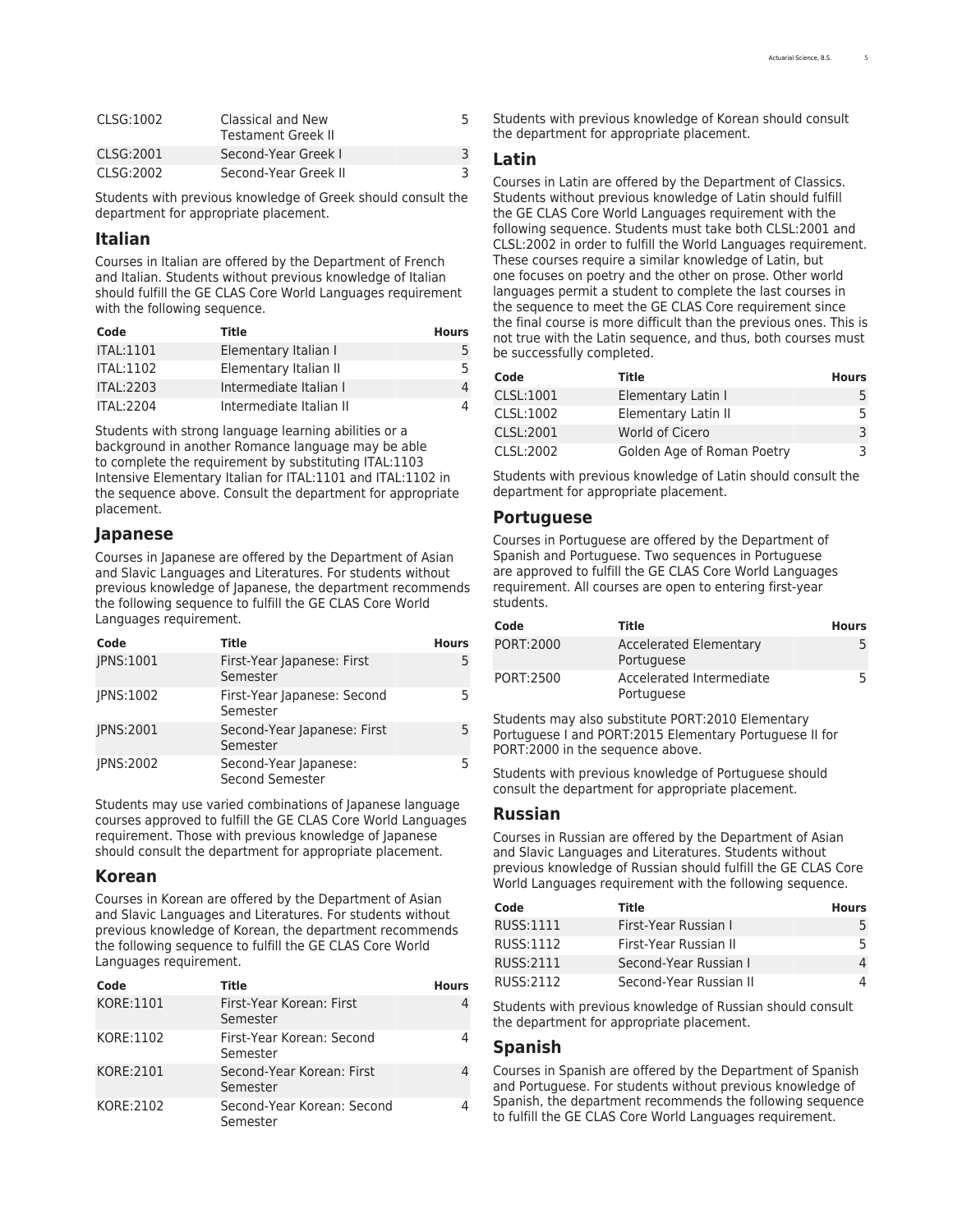| Code      | Title                   | <b>Hours</b> |
|-----------|-------------------------|--------------|
| SPAN:1001 | Elementary Spanish I    |              |
| SPAN:1002 | Elementary Spanish II   |              |
| SPAN:1501 | Intermediate Spanish I  |              |
| SPAN:1502 | Intermediate Spanish II |              |

Students may use varied combinations of Spanish language courses to fulfill the GE CLAS Core World Languages requirement. Those with previous knowledge of Spanish may be able to fulfill the requirement by substituting SPAN:1003 Elementary Spanish Review for SPAN:1001 and SPAN:1002 in the sequence above.

The summer course SPAN:1004 Accelerated Elementary Spanish, which combines SPAN:1001 and SPAN:1002, may be appropriate for some students.

The accelerated course SPAN:1503 Accelerated Intermediate Spanish, which combines SPAN:1501 and SPAN:1502, may be appropriate for some students.

The accelerated course SPAN:1505 Intermediate Spanish for Heritage Speakers may be appropriate for other students.

Students with previous knowledge of Spanish should take the [language placement test](https://newstudents.uiowa.edu/placement-tests/) in Spanish to help determine proper placement.

#### **Swahili**

Courses in Swahili are offered by the Department of [French](http://catalog.registrar.uiowa.edu/liberal-arts-sciences/french-italian/) [and Italian.](http://catalog.registrar.uiowa.edu/liberal-arts-sciences/french-italian/) The following sequence fulfills the GE CLAS Core World Languages requirement. Each of these courses is open to entering first-year students.

| Code       | Title                   | <b>Hours</b> |
|------------|-------------------------|--------------|
| SWAH:1001  | Elementary Swahili I    | 4            |
| SWAH:1002  | Elementary Swahili II   | 4            |
| SWAH: 2001 | Intermediate Swahili I  | 4            |
| SWAH:2002  | Intermediate Swahili II |              |

Students with previous knowledge of Swahili should consult the department for appropriate placement.

### **Other Course Sequences**

A student who successfully completes a four-semester world language sequence that has not been approved for the GE CLAS Core may have the sequence substituted for a proficiency test to fulfill the GE CLAS Core requirement.

Students who complete a world language sequence this way should notify the department that offers the sequence; the department will contact Graduation Analysis in the Office of the Registrar, which will update a student's degree audit to show fulfillment of the World Languages requirement.

## <span id="page-5-0"></span>**Sustainability**

Courses in the Sustainability area focus on identifying concepts and terminology associated with sustainability and systems-thinking, investigating the interconnectedness of human and natural systems, and evaluating how students' own actions affect and are affected by society's ability to meet sustainability goals. Students also investigate institutional and/or cultural processes or natural systems processes.

Sustainability learning outcomes are integrated with the outcomes for another GE CLAS Core area so that one approved course satisfies this requirement without adding semester hours. Students complete this requirement by

choosing one of the following courses that have been approved for Sustainability and another GE CLAS Core area.

#### **Sustainability and Natural Sciences**

| Code                   | Title                                           | <b>Hours</b> |
|------------------------|-------------------------------------------------|--------------|
| EES:1080/<br>ENVS:1080 | Introduction to<br><b>Environmental Science</b> | $3-4$        |
| EES:1085/<br>ENVS:1085 | Fundamentals of<br><b>Environmental Science</b> |              |
| GEOG:1020              | The Global Environment                          |              |

#### **Sustainability and Social Sciences**

| Code                                              | Title                                                                      | <b>Hours</b> |
|---------------------------------------------------|----------------------------------------------------------------------------|--------------|
| ANTH:2261                                         | Human Impacts on the<br>Environment                                        | 3            |
| GEOG:2013/<br>BUS:2013/<br>SUST:2013/<br>URP:2013 | Introduction to Sustainability                                             | 3            |
| URP:2020/<br>PBAF:2020                            | <b>Environment and Society:</b><br>Sustainability, Policy, and<br>Politics | 3            |

#### **Sustainability and Historical Perspectives**

| Code                                                      | Title                             | <b>Hours</b> |
|-----------------------------------------------------------|-----------------------------------|--------------|
| EES:1115/<br>ENVS:1115/<br>GEOG:1115/<br><b>HIST:1115</b> | The History and Science of<br>Oil |              |

## **Natural, Quantitative, and Social Sciences**

## <span id="page-5-1"></span>**Natural Sciences**

Courses in the Natural Sciences area explore the scope and major concepts of a scientific discipline. Students learn the attitudes and practices of scientific investigators: logic, precision, experimentation, tentativeness, and objectivity. In courses with a laboratory component, students gain experience in the methods of scientific inquiry.

All students must complete at least 7 s.h. of coursework in the Natural Sciences area, including at least one natural science lab component. The following courses are approved for the area; courses with a lab component are noted "(lab)."

| Code                                 | Title                                                                              | <b>Hours</b> |
|--------------------------------------|------------------------------------------------------------------------------------|--------------|
| ANTH:1301                            | Human Origins                                                                      | 3            |
| ASTR:1060/<br>BIOL:1060/<br>EES:1060 | Big Ideas: Origins of the<br>Universe, Earth, and Life                             | 3            |
| ASTR:1070                            | Stars, Galaxies, and the<br>Universe (with lab 4 s.h.;<br>without lab 3 s.h.)      | $3-4$        |
| ASTR:1079                            | Introductory Astronomy<br>Laboratory (lab only)                                    | 1            |
| ASTR:1080                            | <b>Exploration of the Solar</b><br>System (with lab 4 s.h.;<br>without lab 3 s.h.) | $3-4$        |
| ASTR:1085                            | Citizen Astronomy                                                                  | 3            |
| ASTR:1091                            | Life in the Universe                                                               | 3            |
| ASTR:1771                            | Introductory Astronomy<br>I: Basic Astrophysics and<br>Planetary Astronomy (lab)   | 4            |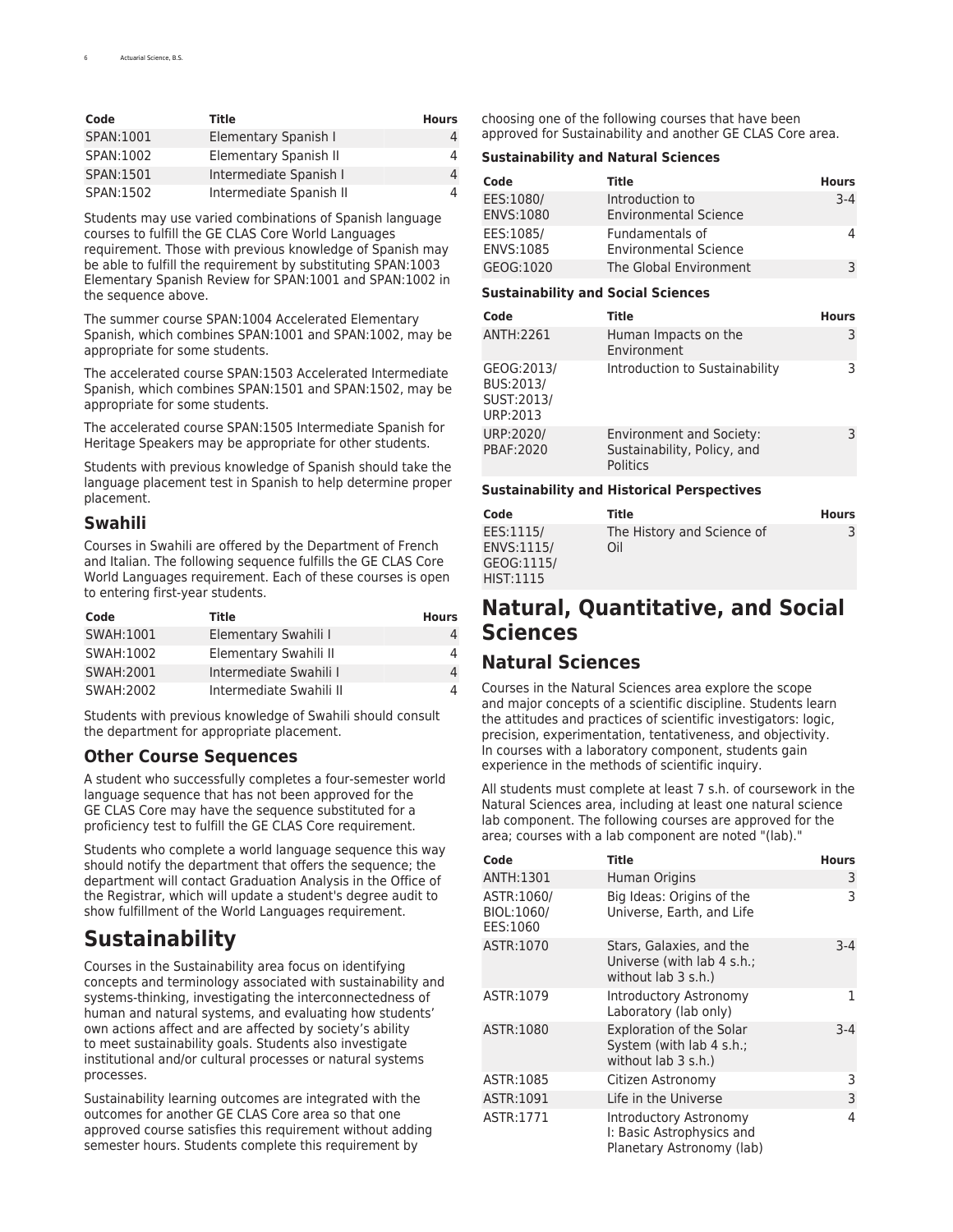| ASTR:1772              | Introductory Astronomy<br>II: Stellar, Galactic, and<br>Extragalactic Astronomy<br>(lab)                                                                        | 4              |
|------------------------|-----------------------------------------------------------------------------------------------------------------------------------------------------------------|----------------|
| BIOL:1140              | Human Biology: Nonmajors<br>(lab)                                                                                                                               | 4              |
| BIOL:1141              | Human Biology: Health<br>Professions (lab)                                                                                                                      | 4              |
| BIOL:1251              | How the Brain Works (and<br>Why it Doesn't)                                                                                                                     | 3              |
| BIOL:1260              | Plants and Human Affairs                                                                                                                                        | $2 - 3$        |
| BIOL:1261              | Introduction to Botany (lab)                                                                                                                                    | 4              |
| BIOL:1370              | <b>Understanding Evolution</b><br>(formerly Ecology and<br>Evolution)                                                                                           | 3              |
| <b>BIOL:1411</b>       | Foundations of Biology (lab)                                                                                                                                    | 4              |
| <b>BIOL:1412</b>       | Diversity of Form and<br>Function (lab)                                                                                                                         | 4              |
| BIOL:2120              | Good Genes Gone Bad:<br><b>Genetic Disorders of Notable</b><br>Celebrities                                                                                      | 3              |
| CHEM:1050              | Chemistry of Our World                                                                                                                                          | 3              |
| CHEM:1060              | Technology and Society<br>Laboratory (lab only)                                                                                                                 | 1              |
| CHEM:1070              | <b>General Chemistry I</b>                                                                                                                                      | 3              |
| CHEM:1080              | <b>General Chemistry II</b>                                                                                                                                     | 3              |
| CHEM:1100              | Chemistry in Industry and<br>the Economy                                                                                                                        | 3              |
| CHEM:1110              | Principles of Chemistry I<br>(lab)                                                                                                                              | 4              |
| CHEM:1120              | Principles of Chemistry II<br>(lab)                                                                                                                             | 4              |
| CHEM:1160              | Principles of Chemistry Lab<br>(lab only)                                                                                                                       | 2              |
|                        | EES:1030/CEE:1030 Introduction to Earth<br>Science (with lab 4 s.h.;<br>without $lab$ 3 s.h.)                                                                   | $3-4$          |
|                        | EES:1031/CEE:1031 Introduction to Earth<br>Science Laboratory (lab<br>only; students must have<br>previously completed<br>EES:1030/CEE:1030 without<br>the lab) | 1              |
| EES:1040               | Evolution and the History of<br>Life (with lab 4 s.h.; without<br>$lab$ 3 s.h.)                                                                                 | $3-4$          |
| EES:1050               | Introduction to Geology (lab)                                                                                                                                   | 4              |
| EES:1070               | Age of Dinosaurs (lab)                                                                                                                                          | $\overline{4}$ |
| EES:1080/<br>ENVS:1080 | Introduction to<br><b>Environmental Science (with)</b><br>lab 4 s.h.; without lab 3<br>s.h.: not for students who<br>have taken EES:1085 or<br>ENVS:1085)       | 3-4            |
| EES:1085/<br>ENVS:1085 | Fundamentals of<br><b>Environmental Science</b><br>(lab; not for students who<br>have taken EES:1080 or<br>ENVS:1080)                                           | 4              |
| EES:1081/<br>ENVS:1081 | Introduction to<br><b>Environmental Sciences</b><br>Laboratory (lab only)                                                                                       | 1              |
| EES:1290               | Energy and the Environment                                                                                                                                      | 3              |

| EES:1400  | <b>Natural Disasters</b>                                         | 3              |
|-----------|------------------------------------------------------------------|----------------|
| GEOG:1020 | The Global Environment (GE<br>status effective summer<br>2022)   | 3              |
| GEOG:1021 | The Global Environment Lab<br>(lab only)                         | 1              |
| HHP:1100  | Human Anatomy                                                    | 3              |
| HHP:1110  | Human Anatomy Laboratory<br>(lab only)                           | 1              |
| HHP:1150  | Human Anatomy Lecture<br>with Lab (lab)                          | $\overline{4}$ |
| HHP:1300  | <b>Fundamentals of Human</b><br>Physiology                       | 3              |
| HHP:1400  | Human Anatomy and<br>Physiology                                  | 3              |
| HHP:2310  | Nutrition and Health                                             | 3              |
| HONR:1640 | <b>Honors Seminar in Natural</b><br><b>Sciences</b>              | 3              |
| PCOL:2220 | Drug Use and Abuse                                               | 3              |
| PHYS:1200 | Physics of Everyday<br>Experience                                | 3              |
| PHYS:1400 | Basic Physics (with lab 4<br>s.h.; without lab 3 s.h.)           | $3-4$          |
| PHYS:1409 | Basic Physics Lab (lab only)                                     | $\mathbf{1}$   |
| PHYS:1410 | Physics of Sound (with lab 4<br>s.h.; without lab 3 s.h.)        | $3 - 4$        |
| PHYS:1511 | College Physics I (lab)                                          | $\overline{4}$ |
| PHYS:1512 | College Physics II (lab)                                         | 4              |
| PHYS:1611 | Introductory Physics I (lab)                                     | 4              |
| PHYS:1612 | Introductory Physics II (with<br>lab 4 s.h.; without lab 3 s.h.) | $3-4$          |
| PHYS:1619 | Introductory Physics II Lab<br>(lab only)                        | $\mathbf{1}$   |
| PHYS:1701 | Physics I (lab)                                                  | 4              |
| PHYS:1702 | Physics II (lab)                                                 | $\overline{4}$ |

## <span id="page-6-0"></span>**Quantitative or Formal Reasoning**

Courses in the Quantitative or Formal Reasoning area help develop analytical skills through the practice of quantitative or formal symbolic reasoning. Courses focus on presentation and evaluation of evidence and argument; understanding the use and misuse of data; and organization of information in quantitative or other formal symbolic systems, including those used in computer science, linguistics, mathematics, philosophy, and statistics.

All students must complete at least 3 s.h. of coursework in the Quantitative or Formal Reasoning area. Students also may fulfill this GE CLAS Core requirement by completing a course that lists an approved GE CLAS Core course as a prerequisite. The following courses are approved for the area.

| Code      | <b>Title</b>                                                                          | <b>Hours</b> |
|-----------|---------------------------------------------------------------------------------------|--------------|
| COMM:1117 | Advocacy and Argument                                                                 | 3            |
| CPH:1600  | <b>Public Health Science:</b><br>Inquiry and Investigation in<br><b>Public Health</b> | 3            |
| CS:1020   | Principles of Computing                                                               | 3            |
| CS:1110   | Introduction to Computer<br>Science                                                   | 3            |
| CS:1210   | Computer Science I:<br><b>Fundamentals</b>                                            | 4            |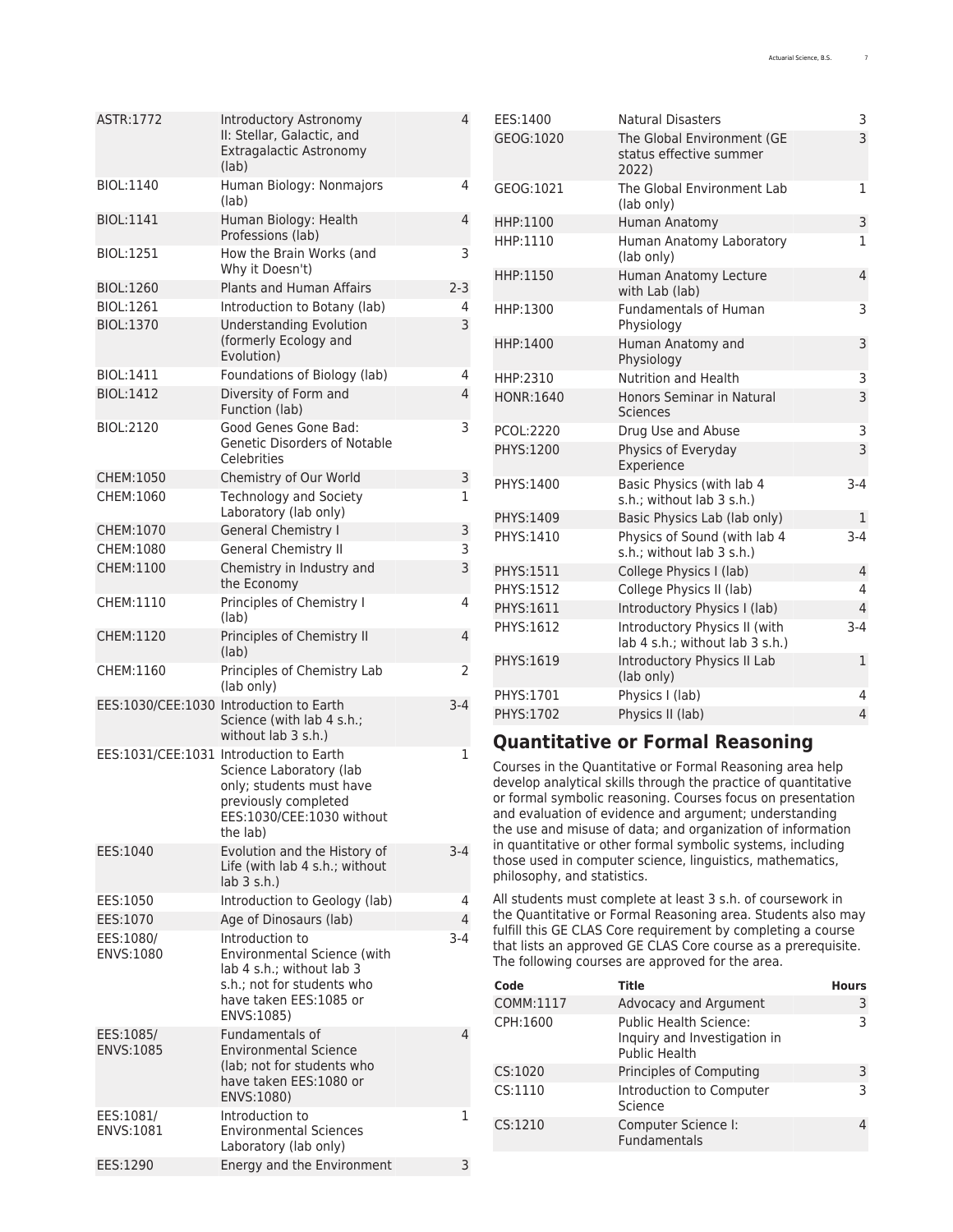| LING:1050                      | Language and Formal<br>Reasoning                                   | 3              |
|--------------------------------|--------------------------------------------------------------------|----------------|
| MATH:1020                      | <b>Elementary Functions</b>                                        | $\overline{4}$ |
| MATH:1120                      | Logic of Arithmetic                                                | 4              |
| MATH:1250                      | Mathematics for Arts and<br><b>Humanities</b>                      | 3              |
| MATH:1260                      | PokeMath: The Mathematics<br>of Pokemon Go                         | 3              |
| MATH:1340                      | <b>Mathematics for Business</b>                                    | $\overline{4}$ |
| MATH:1350                      | Quantitative Reasoning for<br><b>Business</b>                      | 4              |
| MATH:1380                      | Calculus and Matrix Algebra<br>for Business                        | $\overline{4}$ |
| MATH:1440                      | Mathematics for the<br><b>Biological Sciences</b>                  | 4              |
| MATH:1460                      | Calculus for the Biological<br><b>Sciences</b>                     | $\overline{4}$ |
| MATH:1550                      | <b>Engineering Mathematics I:</b><br>Single Variable Calculus      | 4              |
| MATH:1850                      | Calculus I                                                         | $\overline{4}$ |
| PHIL:1636                      | Principles of Reasoning:<br>Argument and Debate                    | 3              |
| POLI:1050/<br><b>RELS:1050</b> | Big Ideas: Introduction to<br>Information, Society, and<br>Culture | 3              |
| POLI:1700                      | Introduction to Political<br>Analysis                              | 3              |
| PSY:2811                       | Research Methods and Data<br>Analysis in Psychology I              | 3              |
| STAT:1010                      | <b>Statistics and Society</b>                                      | 3              |
| STAT:1020/<br>PSQF:1020        | <b>Elementary Statistics and</b><br>Inference                      | 3              |
| STAT:1030                      | <b>Statistics for Business</b>                                     | 4              |
| STAT:2010                      | <b>Statistical Methods and</b><br>Computing                        | 3              |

## <span id="page-7-0"></span>**Social Sciences**

Courses in the Social Sciences area focus on human behavior and the institutions and social systems that shape and are shaped by that behavior. Courses provide an overview of one or more social science disciplines, their theories, and their methods.

All students must complete at least 3 s.h. of coursework in the Social Sciences area. The following courses are approved for the area.

| Code                                                     | Title                                              | <b>Hours</b> |
|----------------------------------------------------------|----------------------------------------------------|--------------|
|                                                          | ANTH:1101/IS:1101 Cultural Anthropology            | 3            |
| ANTH:1401                                                | Language, Culture, and<br>Communication            | 3            |
| ANTH:2100                                                | Anthropology and<br>Contemporary World<br>Problems | 3            |
| ANTH:2136                                                | Race, Place, and Power:<br>Urban Anthropology      | 3            |
| ANTH:2261                                                | Human Impacts on the<br>Environment                | 3            |
| ASP:1800/<br>CSD:1800/<br>NURS:1800/<br>SSW:1800/TR:1800 | Aging Matters: Introduction<br>to Gerontology      | 3            |

| COMM:1170                                           | Communication Theory in<br>Everyday Life                                                                                                                                                                                 | 3   |
|-----------------------------------------------------|--------------------------------------------------------------------------------------------------------------------------------------------------------------------------------------------------------------------------|-----|
| COMM:1174                                           | Media and Society                                                                                                                                                                                                        | 3   |
| CPH:1400                                            | <b>Fundamentals of Public</b><br>Health                                                                                                                                                                                  | 3   |
| CRIM:1410                                           | Introduction to Criminology                                                                                                                                                                                              | 3   |
| CSD:3117/<br>LING:3117                              | Psychology of Language                                                                                                                                                                                                   | 3   |
| CSD:3118/<br>LING: 3118                             | Language Acquisition                                                                                                                                                                                                     | 1-3 |
| ECON:1100                                           | Principles of Microeconomics                                                                                                                                                                                             | 4   |
| ECON:1200                                           | Principles of<br>Macroeconomics                                                                                                                                                                                          | 4   |
| GEOG:1070                                           | Contemporary<br><b>Environmental Issues</b>                                                                                                                                                                              | 3   |
| GEOG:1090                                           | Globalization and<br>Geographic Diversity                                                                                                                                                                                | 3   |
| GEOG:2013/<br>BUS:2013/<br>SUST:2013/<br>URP:2013   | Introduction to Sustainability<br>(GE status effective summer<br>2022; students with a first<br>degree-seeking session of<br>summer 2011 and beyond<br>may use this course for<br>the Social Sciences GE<br>requirement) | 3   |
| GEOG:2110/<br>GHS:2110                              | Seven Billion and Counting:<br>Introduction to Population<br>Dynamics                                                                                                                                                    | 3   |
| GEOG:2910                                           | The Global Economy                                                                                                                                                                                                       | 3   |
| HONR:1660                                           | Honors Seminar in Social<br>Sciences                                                                                                                                                                                     | 3   |
| JMC:1100                                            | Introduction to Media Effects                                                                                                                                                                                            | 3   |
| LING:1010                                           | Language and Society                                                                                                                                                                                                     | 3   |
| LING:1060                                           | Languages of the World                                                                                                                                                                                                   | 3   |
| MUSM:3001/<br>ANTH:3001/<br>EDTL:3001/<br>SIED:3001 | Introduction to Museum<br><b>Studies</b>                                                                                                                                                                                 | 3   |
| POLI:1100                                           | Introduction to American<br><b>Politics</b>                                                                                                                                                                              | 3   |
| POLI:1200                                           | Introduction to Political<br>Behavior                                                                                                                                                                                    | 3   |
| POLI:1300                                           | Introduction to Political<br>Thought and Action                                                                                                                                                                          | 3   |
| POLI:1400                                           | Introduction to Comparative<br>Politics                                                                                                                                                                                  | 3   |
| POLI:1401                                           | Introduction to Russian<br>Politics                                                                                                                                                                                      | 3   |
| POLI:1445                                           | Introduction to Asian<br>Politics: China                                                                                                                                                                                 | 3   |
| POLI:1449                                           | Introduction to European<br><b>Politics</b>                                                                                                                                                                              | 3   |
| POLI:1500                                           | Introduction to International<br>Relations                                                                                                                                                                               | 3   |
| POLI:1501                                           | Introduction to American<br>Foreign Policy                                                                                                                                                                               | 3   |
| POLI:1600                                           | Introduction to Political<br>Communication                                                                                                                                                                               | 3   |
| POLI:2415/<br>LAS:2415                              | Latin American Politics                                                                                                                                                                                                  | 3   |
| PSQF:2115                                           | Introduction to Counseling<br>Psychology                                                                                                                                                                                 | 3   |
|                                                     |                                                                                                                                                                                                                          |     |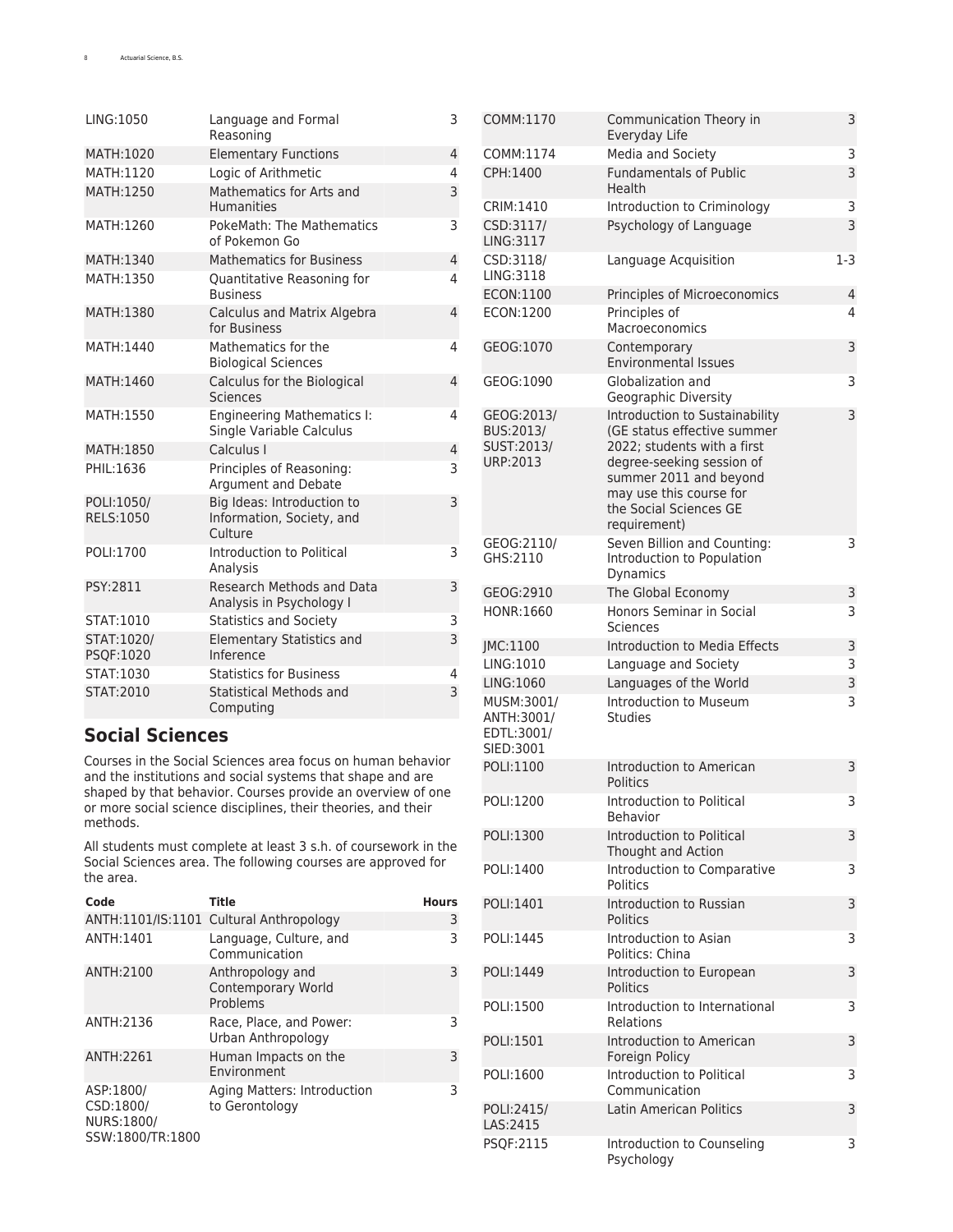| PSY:1001               | <b>Elementary Psychology</b>                                               | 3       |
|------------------------|----------------------------------------------------------------------------|---------|
| PSY:2301               | Introduction to Clinical<br>Psychology                                     | ς       |
| PSY:2401               | Introduction to<br>Developmental Science                                   | 3       |
| PSY:2601               | Introduction to Cognitive<br>Psychology                                    | ς       |
| SOC:1010               | Introduction to Sociology                                                  | $3 - 4$ |
| SOC:1220               | <b>Principles of Social</b><br>Psychology                                  | $3-4$   |
| TR:1070                | Perspectives on Leisure and<br>Play                                        | 3       |
| URP:2020/<br>PBAF:2020 | <b>Environment and Society:</b><br>Sustainability, Policy, and<br>Politics | ٦       |

## <span id="page-8-0"></span>**Culture, Society, and the Arts Historical Perspectives**

Courses in the Historical Perspectives area help students comprehend the historical processes of change and continuity; develop the ability to generalize, explain, and interpret historical change; and understand the past in its own terms.

All students must complete at least 3 s.h. of coursework in the Historical Perspectives area. The following courses are approved for the area.

| Code                                               | Title                                                                       | <b>Hours</b> |
|----------------------------------------------------|-----------------------------------------------------------------------------|--------------|
| ANTH:1201                                          | World Archaeology                                                           | 3            |
| ARTH:1010                                          | Art and Visual Culture                                                      | 3            |
| ARTH:1050                                          | From Cave Paintings to<br>Cathedrals: Survey of<br>Western Art I            | 3            |
| ARTH:1060                                          | From Mona Lisa to<br>Modernism: Survey of<br>Western Art II                 | 3            |
| ARTH:1070                                          | Asian Art and Culture                                                       | 3            |
| ARTH:1090                                          | Earthly Paradises: A Global<br><b>History of Gardens</b>                    | 3            |
| ARTH:2320/<br>CLSA: 2226                           | Ancient Art from the Great<br>Pyramids of Egypt to the<br>Colosseum in Rome | 3            |
| ARTH:2920                                          | Introduction to American Art                                                | 3            |
| CLSA:1181/<br>GHS:1181                             | <b>Ancient Medicine</b>                                                     | 3            |
| CLSA:1830                                          | <b>Greek Civilization</b>                                                   | 3            |
| CLSA:1840                                          | <b>Roman Civilization</b>                                                   | 3            |
| EES:1115/<br>ENVS:1115/<br>GEOG:1115/<br>HIST:1115 | The History and Science of<br>Oil                                           | 3            |
| FREN: 3120                                         | <b>French Civilization</b>                                                  | 3            |
| HIST:1010                                          | <b>History Matters</b>                                                      | 3            |
| HIST:1016                                          | The History That Made Our<br>World                                          | 3            |
| HIST:1101                                          | The Modern World                                                            | 3            |
| HIST:1261                                          | American History to 1877                                                    | 3            |
| HIST:1262                                          | American History 1877-<br>Present                                           | 3            |
| HIST:1401                                          | The West and the World:<br>Ancient                                          | 3            |

| HIST:1402                              | The West and the World:<br>Medieval                                                             | 3       |
|----------------------------------------|-------------------------------------------------------------------------------------------------|---------|
| HIST:1403                              | The West and the World:<br>Modern                                                               | 3       |
| HIST:1601/<br>ASIA:1601                | Civilizations of Asia: China<br>from Origins to the 17th<br>Century                             | 3       |
| HIST:1602/<br>ASIA:1602                | Civilizations of Asia: China<br>from the 17th Century to the<br>Present                         | 3       |
| HIST:1604/<br>ASIA:1604                | Civilizations of Asia: Japan                                                                    | $3 - 4$ |
| HIST:1606/<br>ASIA:1606/<br>RELS:1606  | Civilizations of Asia: South<br>Asia                                                            | $3 - 4$ |
| HIST:1607/<br>ASIA:1607                | Civilizations of Asia: Korea                                                                    | $3 - 4$ |
| HIST:2461/<br>CLSA: 2461/<br>RELS:2361 | Middle East and<br>Mediterranean: Alexander to<br>Suleiman                                      | 3       |
| HONR:1610                              | Honors Seminar in Historical<br>Perspectives                                                    | 3       |
| <b>ITAL:2550</b>                       | Images of Modern Italy                                                                          | 3       |
| JMC:1200                               | Introduction to Media and<br>Culture                                                            | 3       |
| JPNS:2127/<br>ASIA:2127/<br>CLSA: 2127 | <b>Global Manuscript Cultures</b>                                                               | 3       |
| MUS:1303                               | Roots, Rock, and Rap: A<br><b>History of Popular Music</b>                                      | 3       |
| MUS:2301                               | History of Western Music I                                                                      | 3       |
| MUS:2302                               | History of Western Music II                                                                     | 3       |
| PHIL:1033                              | The Meaning of Life                                                                             | 3       |
| PHIL:1034                              | Liberty and the Pursuit of<br><b>Happiness</b>                                                  | 3       |
| RELS:1001                              | Judaism, Christianity, and<br><b>Islam</b>                                                      | 3       |
| RELS:1225/<br>HIST:1025                | Medieval Religion and<br>Culture                                                                | 3       |
| RELS:1250/<br>HIST:1050                | Modern Religion and Culture                                                                     | 3       |
| RELS:2930/<br>COMM:2079                | Digital Media and Religion                                                                      | 3       |
| RUSS:1531                              | Slavic Folklore                                                                                 | 3       |
| RUSS:1532                              | <b>Traces of Ancient Russian</b><br>Culture (IX-XVII Centuries):<br>Vikings, Mongols, and Tsars | 3       |
| THTR:1400                              | Theatre and Society:<br><b>Ancients and Moderns</b>                                             | 3       |
| THTR:1401                              | Theatre and Society:<br><b>Romantics and Rebels</b>                                             | 3       |
| THTR:2410                              | History of Theatre and<br>Drama I                                                               | 3       |
| THTR:2411                              | History of Theatre and<br>Drama II                                                              | 3       |
|                                        |                                                                                                 |         |

## <span id="page-8-1"></span>**International and Global Issues**

Courses in the International and Global Issues area focus predominantly on countries or issues outside the United States, encouraging students to understand contemporary issues from an international perspective. Students develop knowledge of one or more contemporary global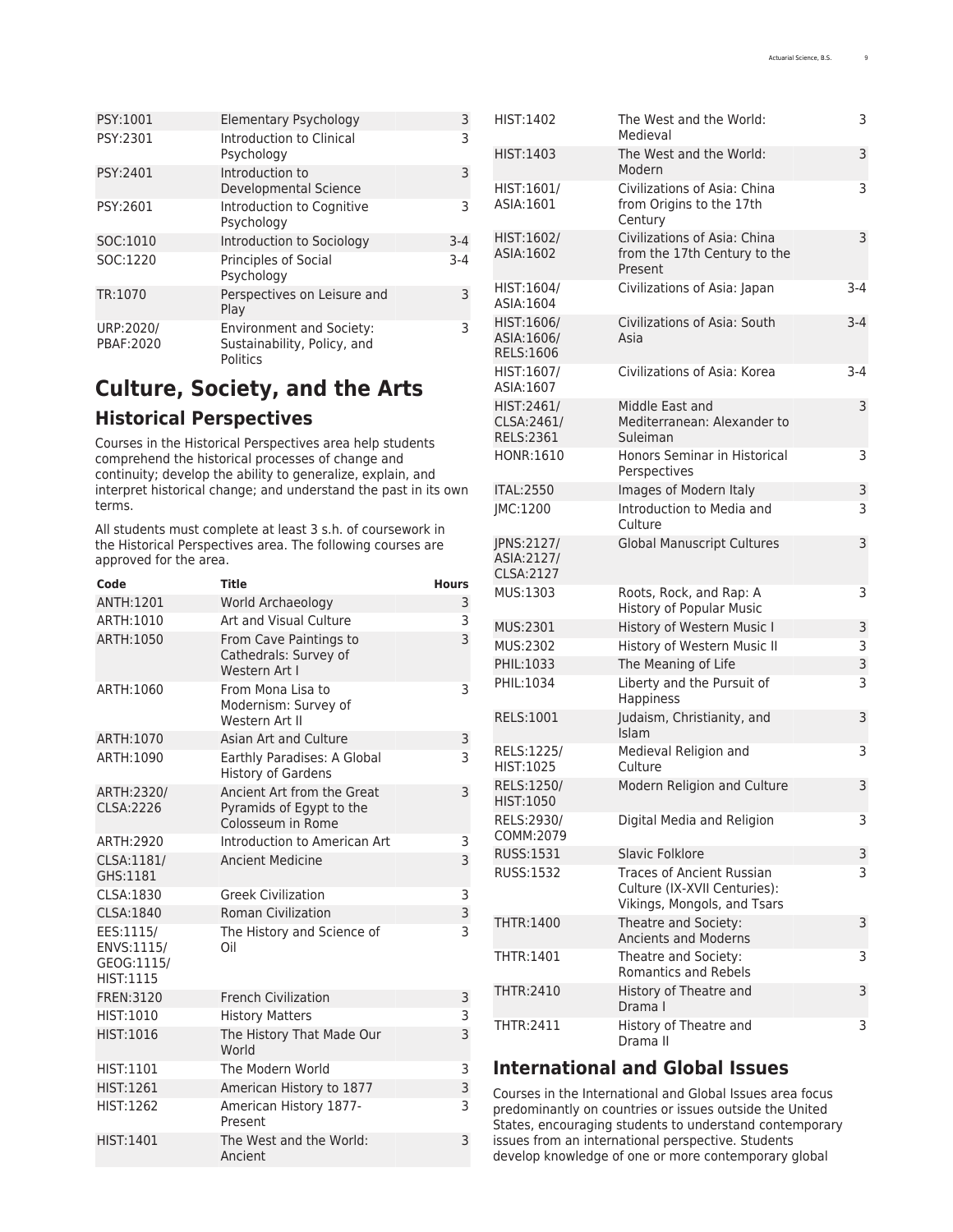or international issues, gain a greater awareness of varied international perspectives, and improve their skills of analysis and critical inquiry.

All students must complete at least 3 s.h. of coursework in the International and Global Issues area. The following courses are approved for the area.

| Code                                                 | Title                                                                   | Hours |
|------------------------------------------------------|-------------------------------------------------------------------------|-------|
| ANTH: 1046/<br>GEOG:1046/<br>GWSS:1046/<br>SJUS:1046 | <b>Environmental Politics in</b><br>India                               | 3     |
| ANTH:2100                                            | Anthropology and<br>Contemporary World<br>Problems                      | 3     |
| ANTH:2136                                            | Race, Place, and Power:<br>Urban Anthropology                           | 3     |
| ARTH:1040                                            | Arts of Africa                                                          | 3     |
| FREN:1006                                            | <b>Global Sports and National</b><br>Cultures                           | 3     |
| FREN:1510                                            | Cultural Misunderstandings:<br>France and U.S.A.                        | 3     |
| GEOG:1060                                            | Geography of Asia: From<br>Japan to Pakistan                            | 3     |
| GEOG:1070                                            | Contemporary<br><b>Environmental Issues</b>                             | 3     |
| GEOG:1090                                            | Globalization and<br>Geographic Diversity                               | 3     |
| GEOG:2910                                            | The Global Economy                                                      | 3     |
| GHS:2000/<br>ANTH:2103                               | Introduction to Global Health<br><b>Studies</b>                         | 3     |
| GRMN:2720/<br><b>HIST:2420</b>                       | Germany in the World                                                    | 3     |
| GRMN:4315                                            | <b>German Society Today</b>                                             | 3     |
| HIST:1016                                            | The History That Made Our<br>World                                      | 3     |
| HIST:1403                                            | The West and the World:<br>Modern                                       | 3     |
| HIST:1601/<br>ASIA:1601                              | Civilizations of Asia: China<br>from Origins to the 17th<br>Century     | 3     |
| HIST:1602/<br>ASIA:1602                              | Civilizations of Asia: China<br>from the 17th Century to the<br>Present | 3     |
| HIST:1604/<br>ASIA:1604                              | Civilizations of Asia: Japan                                            | $3-4$ |
| HIST:1606/<br>ASIA:1606/<br>RELS:1606                | Civilizations of Asia: South<br>Asia                                    | $3-4$ |
| HIST:1607/<br>ASIA:1607                              | Civilizations of Asia: Korea                                            | $3-4$ |
| <b>HONR:1620</b>                                     | Honors Seminar in<br><b>International and Global</b><br><b>Issues</b>   | 3     |
| IS:2000                                              | Introduction to International<br><b>Studies</b>                         | 3     |
| <b>ITAL:2770</b>                                     | The Mafia and the Movies                                                | 3     |
| LING:1040/<br>ANTH:1040                              | Language Rights                                                         | 3     |
| POLI:1400                                            | Introduction to Comparative<br><b>Politics</b>                          | 3     |
| POLI:1401                                            | Introduction to Russian<br><b>Politics</b>                              | 3     |

| POLI:1445                      | Introduction to Asian<br>Politics: China                     | 3 |
|--------------------------------|--------------------------------------------------------------|---|
| POLI:1449                      | Introduction to European<br>Politics                         | 3 |
| POLI:1500                      | Introduction to International<br>Relations                   | 3 |
| POLI:1501                      | Introduction to American<br>Foreign Policy                   | 3 |
| POLI:2415/<br>LAS: 2415        | Latin American Politics                                      | 3 |
| RELS:1130/<br>HIST:1030        | Introduction to Islamic<br>Civilization                      | 3 |
| RELS:2852/<br>GWSS:2052        | Women in Islam and the<br>Middle East                        | 3 |
| RELS:3855/IS:3855              | Human Rights and Islam                                       | 3 |
| RUSS:1132                      | Russia Today                                                 | 3 |
| RUSS:2050/<br><b>WLLC:2050</b> | Women from an Unknown<br>Land: The Fight for<br>Independence | 3 |
| SPST:2170                      | Sport and Globalization                                      | 3 |
|                                |                                                              |   |

## <span id="page-9-0"></span>**Literary, Visual, and Performing Arts**

Courses in the Literary, Visual, and Performing Arts area provide students with opportunities to appreciate the arts and to analyze them within their historical and theoretical contexts. They also help students develop the analytic, expressive, and imaginative abilities necessary for understanding, appreciating, and creating art.

All students must complete at least 3 s.h. of coursework in the Literary, Visual, and Performing Arts area. The following courses are approved for the area.

| Code                            | <b>Title</b>                                                           | <b>Hours</b> |
|---------------------------------|------------------------------------------------------------------------|--------------|
| AFAM:1240/<br>MUS:1740          | The Art of Listening to Jazz                                           | 3            |
| AMST:1800                       | American Gothic: Film.<br>Literature, and Popular<br>Culture           | 3            |
| ARTH:1010                       | Art and Visual Culture                                                 | 3            |
| ARTH:1020                       | Masterpieces: Art in<br><b>Historical and Cultural</b><br>Perspectives | 3            |
| ARTH:1030                       | Themes in Global Art                                                   | 3            |
| ARTH:1040                       | Arts of Africa                                                         | 3            |
| ARTH:1050                       | From Cave Paintings to<br>Cathedrals: Survey of<br>Western Art I       | 3            |
| ARTH:1060                       | From Mona Lisa to<br>Modernism: Survey of<br>Western Art II            | 3            |
| ARTH:1070                       | Asian Art and Culture                                                  | 3            |
| ARTH: 1095/<br><b>NAIS:1095</b> | Native American Art                                                    | 3            |
| ARTH:2920                       | <b>Introduction to American Art</b>                                    | 3            |
| ARTS:1010                       | Elements of Art                                                        | 3            |
| ARTS:1030                       | Elements of Jewelry and<br><b>Metal Arts</b>                           | 3            |
| ARTS:1050                       | Elements of Printmaking                                                | 3            |
| ARTS:1080                       | <b>Elements of Sculpture</b>                                           | 3            |
| CERM:2010                       | Ceramics I: Handbuilding                                               | 3            |
| CHIN:1702                       | <b>Chinese Popular Culture</b>                                         | 3            |
|                                 |                                                                        |              |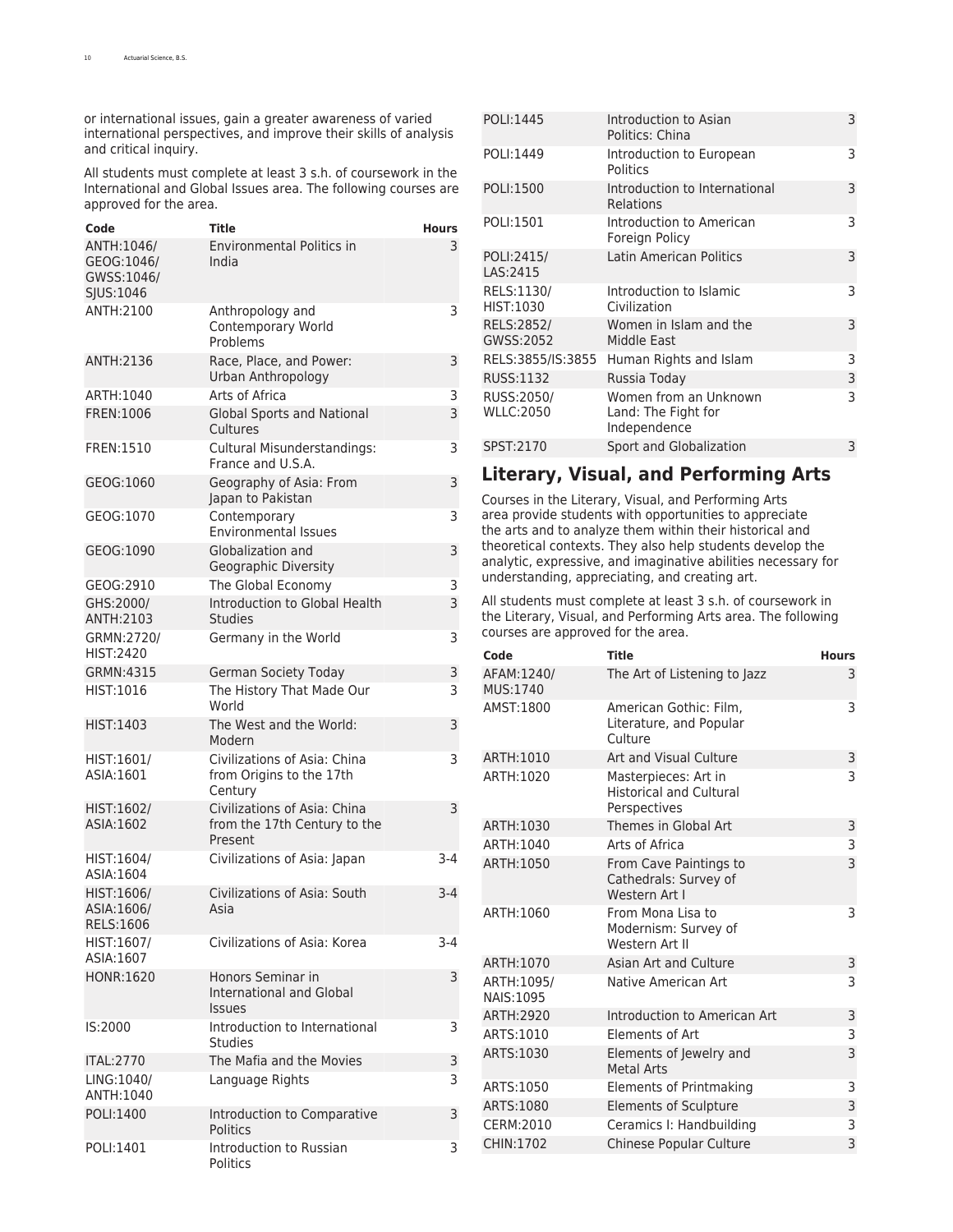| CINE:1100                      | The Art of Smartphone<br>Filmmaking                              | 3              | Ν                              |
|--------------------------------|------------------------------------------------------------------|----------------|--------------------------------|
| CINE:1602                      | Introduction to Film Studies                                     | 3              | Ν                              |
| CINE:1610                      | Contemporary Cinema                                              | 3              | Ν                              |
| CL:1240/                       | World Literature in                                              | 3              |                                |
| CLSA:1040/<br>TRNS:1240        | Translation I                                                    |                | $\boldsymbol{\mathsf{N}}$<br>Ν |
|                                | CL:1241/TRNS:1241 World Literature: 1700 to<br>Present           | 3              | $\mathsf{N}$<br>Ν              |
| CLSA:1010                      | Hero, God, Mortal: Literature<br>of Greece                       | 3              | D<br>$\overline{N}$            |
| CLSA:1020                      | Love and Glory: The<br>Literature of Rome                        | 3              | Ν                              |
| CLSA:1740/<br><b>WRIT:1740</b> | Writing Strategies: Word<br>Origins and Word Choice              | 3              | $\boldsymbol{\mathsf{N}}$      |
| CLSA:2016                      | Classical Mythology                                              | 3              | Ν<br>L                         |
| CNW:1620                       | Introduction to Creative<br>Nonfiction                           | 3              | P<br>L                         |
| CW:1800                        | Creative Writing Studio<br>Workshop                              | 3              | S<br>S                         |
| DANC:1010                      | <b>Beginning Tap</b>                                             | $\overline{c}$ | S                              |
| DANC:1020                      | Beginning Jazz                                                   | 2              | L                              |
| DANC:1025                      | Beginning Hip Hop Dance                                          | $\overline{c}$ | S                              |
| DANC:1030                      | <b>Beginning Ballet</b>                                          | 2              |                                |
| DANC:1040                      | Beginning Modern Dance                                           | $\overline{2}$ | T                              |
| DANC:1110                      | Continuing Tap                                                   | $1 - 2$        | T                              |
| DANC:1120                      | Continuing Jazz                                                  | $\overline{c}$ |                                |
| DANC:1125                      | Continuing Hip Hop Dance                                         | 2              | T                              |
| DANC:1130                      | <b>Continuing Ballet</b>                                         | $\overline{c}$ |                                |
| DANC:1140                      | <b>Continuing Modern Dance</b>                                   | 2              | T                              |
| DANC:2020                      | Intermediate Jazz                                                | $\overline{c}$ | D                              |
| DANC:2025                      | Intermediate Hip Hop Dance                                       | 2              | C                              |
| DANC:2029                      | Intermediate Ballet for                                          | $\overline{c}$ | T<br>T                         |
|                                | Nonmajors                                                        |                |                                |
| DANC:2040                      | Majors Intermediate<br><b>Contemporary Movement</b><br>Practices | 3              | T                              |
| DANC:2060/<br>DPA:2060         | Dance and Society in Global<br>Contexts                          | 3              |                                |
| EDTL:2122                      | Creativity, Imagination, Play,                                   | 3              | C<br>C                         |
|                                | and Human Development<br>through the Arts                        |                | ir<br>r                        |
| ENGL:1100                      | City of Literature                                               | 3              | V                              |
| FREN: 4100                     | French Cinema                                                    | $3-4$          | А                              |
| GRMN:2275                      | Scandinavian Crime Fiction                                       | 3              | ٧                              |
| GRMN:2630                      | German Cinema: Greatest<br>Hits                                  | $3 - 4$        | f                              |
| GRMN:2666/<br><b>WLLC:2666</b> | Pact with the Devil                                              | 3              | C<br>A                         |
| GRMN:2785                      | Cyborgs, Monsters, and the<br>Uncanny                            | 3              | A                              |
| <b>HONR:1630</b>               | Honors Seminar in Literary,<br>Visual, and Performing Arts       | 3              | A                              |
| <b>ITAL:2440</b>               | Italian Arts for International<br><b>Success</b>                 | 3              | A<br>$\overline{\mathcal{A}}$  |
| MUS:1001                       | Group Piano I: Non-Music<br>Majors                               | 1              | JI<br>A                        |
| MUS:1009                       | Jazz Cultures in America and<br>Abroad                           | 3              | A<br>A                         |
| MUS:1012                       | Creativity in Music                                              | 3              | Ν                              |

|  | MUS:1020                              | Performance Instruction for<br>Nonmajors             | 1 |
|--|---------------------------------------|------------------------------------------------------|---|
|  | MUS:1066                              | Introduction to Film Music                           | 3 |
|  | MUS:1301                              | Concepts and Contexts of<br><b>Western Music</b>     | 3 |
|  | MUS:1302                              | <b>Great Musicians</b>                               | 3 |
|  | MUS:1310                              | <b>World Music</b>                                   | 3 |
|  | MUS:1720                              | History of Jazz                                      | 3 |
|  | MUS:1800/<br>DPA:1800                 | World of the Beatles                                 | 3 |
|  | MUS:2005                              | <b>Issues in Popular Music:</b><br>Women Who Rock    | 3 |
|  | MUS:2301                              | History of Western Music I                           | 3 |
|  | MUS:2302                              | History of Western Music II                          | 3 |
|  | MUS:2311/<br>LAS:2311                 | Music of Latin America and<br>the Caribbean          | 3 |
|  | PORT:2850/<br>LAS:2850/<br>SPAN: 2850 | Brazilian Narrative in<br>Translation                | 3 |
|  | SCLP:2810                             | Undergraduate Sculpture I                            | 3 |
|  | SPAN:1700/<br>LATS:1700               | Latina/o/x Literature in the<br><b>United States</b> | 3 |
|  | SPAN:1800                             | Contemporary Spanish<br>American Narrative           | 3 |
|  | THTR:1140                             | <b>Basic Acting</b>                                  | 3 |
|  | THTR:1400                             | Theatre and Society:<br><b>Ancients and Moderns</b>  | 3 |
|  | THTR:1401                             | Theatre and Society:<br><b>Romantics and Rebels</b>  | 3 |
|  | THTR:1412/<br>DANC:1412/<br>DPA:1412  | The Arts in Performance                              | 3 |
|  | THTR:2301                             | Playwriting I                                        | 3 |
|  | THTR:2410                             | History of Theatre and<br>Drama I                    | 3 |
|  | <b>THTR:2411</b>                      | History of Theatre and<br>Drama II                   | 3 |

## <span id="page-10-0"></span>**Values and Culture**

Courses in the Values and Culture area focus on how culture shapes the human experience and the role of values in society, with students asking fundamental questions regarding the human experience while exploring their own values and beliefs.

All students must complete at least 3 s.h. of coursework in the Values and Culture area. The following courses are approved or the area.

|  | Code                     | Title                                      | <b>Hours</b> |
|--|--------------------------|--------------------------------------------|--------------|
|  | AMST:1010                | Understanding American<br>Cultures         | 3            |
|  | AMST:1154                | Food in America                            | 3            |
|  | AMST:2000                | Introduction to American<br><b>Studies</b> | 3            |
|  |                          | ANTH:1101/IS:1101 Cultural Anthropology    | 3            |
|  | ANTH: 2175/<br>JPNS:2175 | Japanese Society and<br>Culture            | 3            |
|  | ARTH:1030                | Themes in Global Art                       | 3            |
|  | ARTH:1045                | Race and Art in America                    | 3            |
|  | ARTH: 1095/<br>NAIS:1095 | Native American Art                        | 3            |